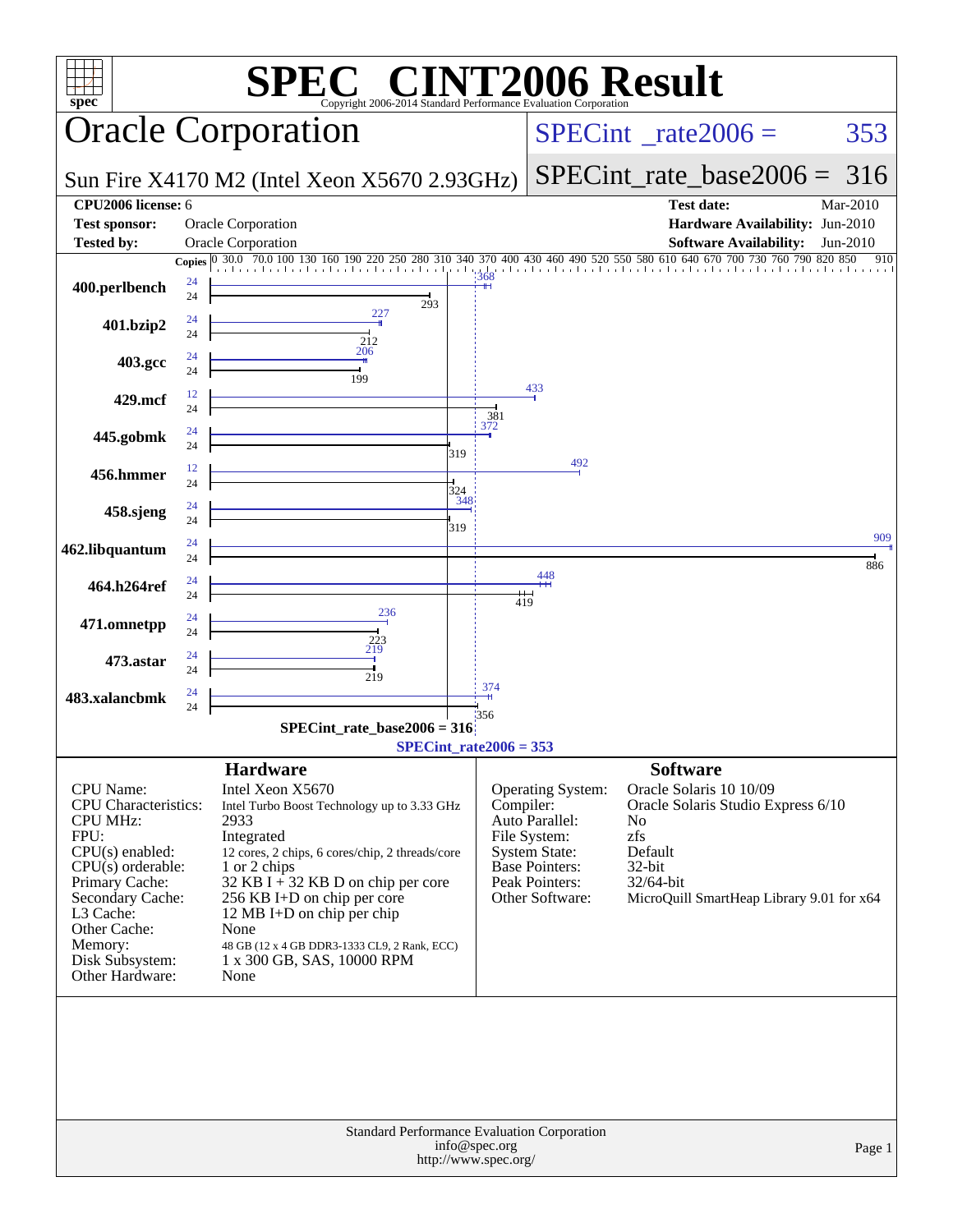

# **[SPEC CINT2006 Result](http://www.spec.org/auto/cpu2006/Docs/result-fields.html#SPECCINT2006Result)**

## Oracle Corporation

### SPECint rate $2006 = 353$

Sun Fire X4170 M2 (Intel Xeon X5670 2.93GHz) [SPECint\\_rate\\_base2006 =](http://www.spec.org/auto/cpu2006/Docs/result-fields.html#SPECintratebase2006) 316

**[CPU2006 license:](http://www.spec.org/auto/cpu2006/Docs/result-fields.html#CPU2006license)** 6 **[Test date:](http://www.spec.org/auto/cpu2006/Docs/result-fields.html#Testdate)** Mar-2010 **[Test sponsor:](http://www.spec.org/auto/cpu2006/Docs/result-fields.html#Testsponsor)** Oracle Corporation **[Hardware Availability:](http://www.spec.org/auto/cpu2006/Docs/result-fields.html#HardwareAvailability)** Jun-2010 **[Tested by:](http://www.spec.org/auto/cpu2006/Docs/result-fields.html#Testedby)** Oracle Corporation **[Software Availability:](http://www.spec.org/auto/cpu2006/Docs/result-fields.html#SoftwareAvailability)** Jun-2010

#### **[Results Table](http://www.spec.org/auto/cpu2006/Docs/result-fields.html#ResultsTable)**

|                    | <b>Base</b>   |                |       |                |            |                                                                                                          |       | <b>Peak</b>   |                |              |                |              |                |              |
|--------------------|---------------|----------------|-------|----------------|------------|----------------------------------------------------------------------------------------------------------|-------|---------------|----------------|--------------|----------------|--------------|----------------|--------------|
| <b>Benchmark</b>   | <b>Copies</b> | <b>Seconds</b> | Ratio | <b>Seconds</b> | Ratio      | <b>Seconds</b>                                                                                           | Ratio | <b>Copies</b> | <b>Seconds</b> | <b>Ratio</b> | <b>Seconds</b> | <b>Ratio</b> | <b>Seconds</b> | <b>Ratio</b> |
| 400.perlbench      | 24            | 803            | 292   | 800            | 293        | 800                                                                                                      | 293   | 24            | 638            | 368          | 627            | 374          | 642            | 365          |
| 401.bzip2          | 24            | 1093           | 212   | 1094           | 212        | 1094                                                                                                     | 212   | 24            | 1020           | 227          | 1031           | 225          | 1016           | 228          |
| $403.\mathrm{gcc}$ | 24            | 973            | 198   | 967            | <b>200</b> | 972                                                                                                      | 199   | 24            | 937            | 206          | 948            | 204          | 929            | 208          |
| $429$ .mcf         | 24            | 575            | 381   | 575            | 381        | 573                                                                                                      | 382   | 12            | 253            | 433          | 253            | 433          | 253            | 432          |
| $445$ .gobmk       | 24            | 790            | 319   | 789            | 319        | 791                                                                                                      | 318   | 24            | 678            | 372          | 673            | 374          | 676            | 372          |
| 456.hmmer          | 24            | 691            | 324   | 692            | 324        | 692                                                                                                      | 324   | 12            | 227            | 492          | 227            | 492          | 228            | 492          |
| $458$ sjeng        | 24            | 911            | 319   | 913            | 318        | 912                                                                                                      | 319   | 24            | 836            | 348          | 834            | 348          | 835            | 348          |
| 462.libquantum     | 24            | 561            | 886   | 562            | 885        | 561                                                                                                      | 886   | 24            | 547            | 909          | 548            | 907          | 547            | 909          |
| 464.h264ref        | 24            | 1236           | 430   | 1268           | 419        | 1288                                                                                                     | 412   | 24            | 1171           | 454          | 1186           | 448          | 1207           | 440          |
| $471$ .omnetpp     | 24            | 672            | 223   | 672            | 223        | 672                                                                                                      | 223   | 24            | 636            | 236          | 635            | 236          | 636            | 236          |
| 473.astar          | 24            | 769            | 219   | 771            | 219        | 774                                                                                                      | 218   | 24            | 770            | 219          | 771            | 218          | 769            | 219          |
| 483.xalancbmk      | 24            | 465            | 356   | 464            | 357        | 465                                                                                                      | 356   | 24            | 446            | 371          | 442            | 374          | 442            | 375          |
|                    |               |                |       |                |            | Results appear in the order in which they were run. Bold underlined text indicates a median measurement. |       |               |                |              |                |              |                |              |

#### **[Submit Notes](http://www.spec.org/auto/cpu2006/Docs/result-fields.html#SubmitNotes)**

The config file option 'submit' was used.

#### **[Operating System Notes](http://www.spec.org/auto/cpu2006/Docs/result-fields.html#OperatingSystemNotes)**

ulimit -s unlimited (shell)

 /etc/system parameters tune\_t\_fsflushr=10 autoup=900  $zfs:zfs\_arc\_max = 0x10000000$ lpg\_alloc\_prefer=1

#### **[Platform Notes](http://www.spec.org/auto/cpu2006/Docs/result-fields.html#PlatformNotes)**

Default BIOS settings used except:<br>C-State : Disabl : Disabled Data Reuse Optimization : Disabled

## **[Base Compiler Invocation](http://www.spec.org/auto/cpu2006/Docs/result-fields.html#BaseCompilerInvocation)**

[C benchmarks](http://www.spec.org/auto/cpu2006/Docs/result-fields.html#Cbenchmarks): [cc](http://www.spec.org/cpu2006/results/res2010q3/cpu2006-20100620-11768.flags.html#user_CCbase_sun_cc)

Continued on next page

Standard Performance Evaluation Corporation [info@spec.org](mailto:info@spec.org) <http://www.spec.org/>

Page 2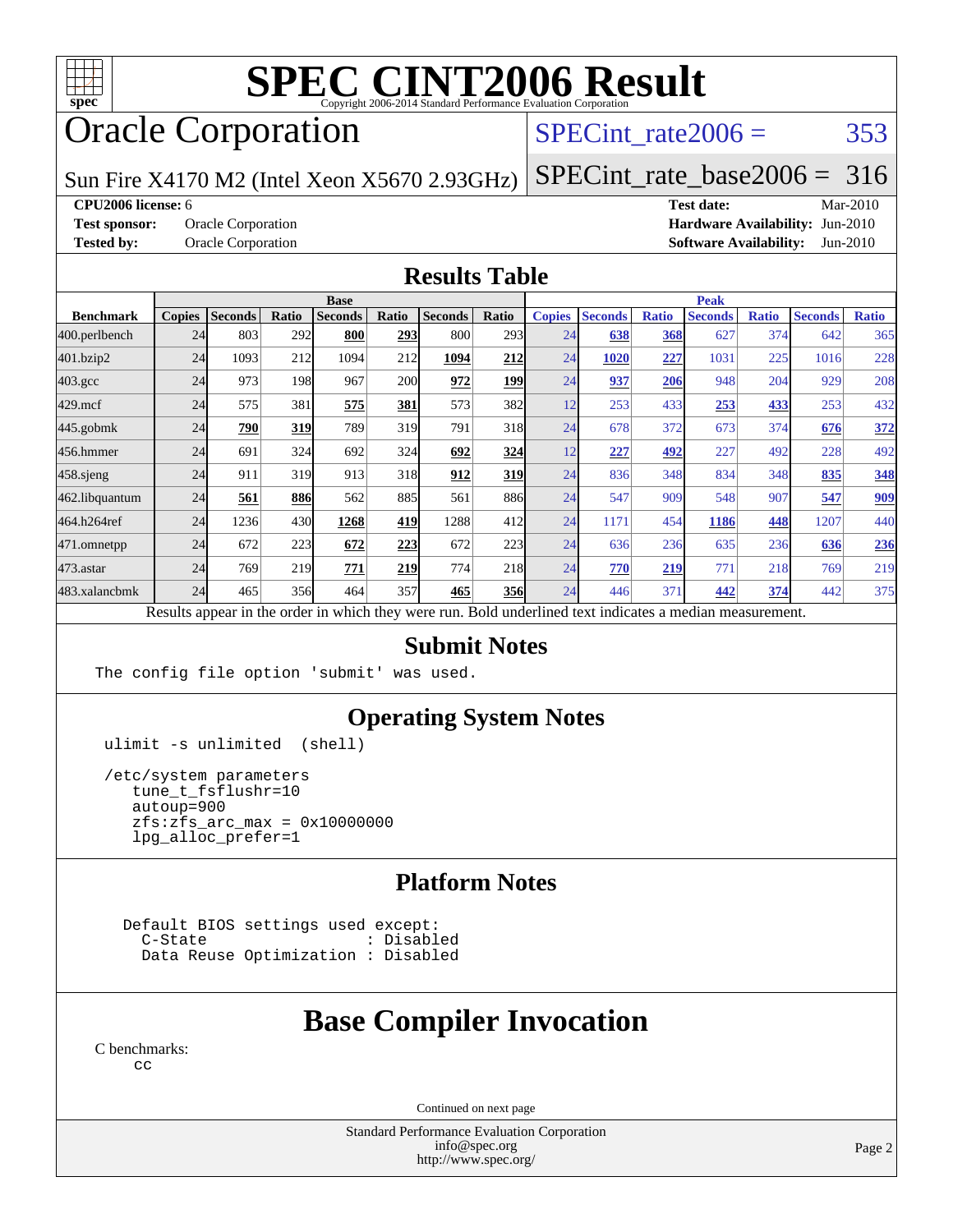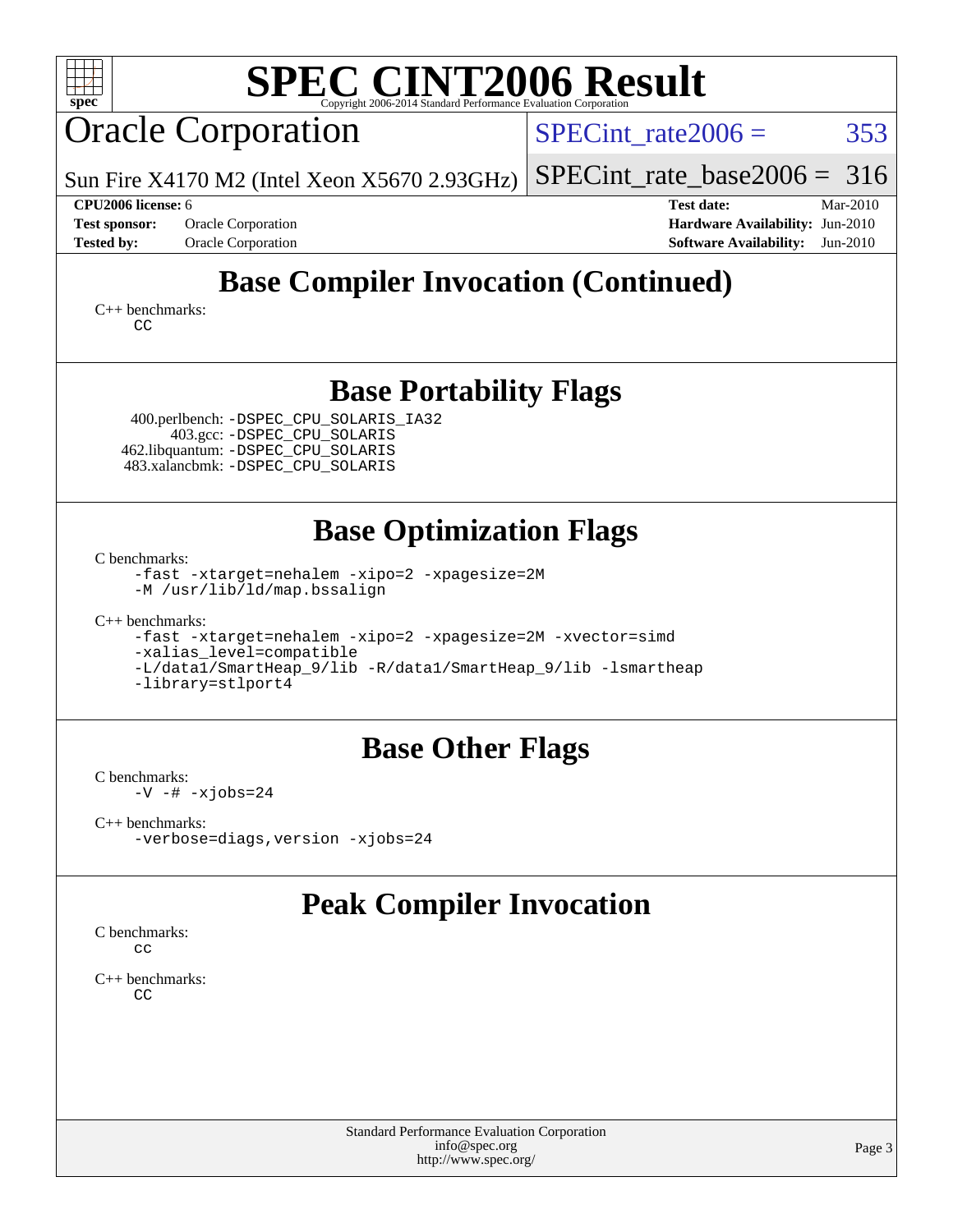

# **[SPEC CINT2006 Result](http://www.spec.org/auto/cpu2006/Docs/result-fields.html#SPECCINT2006Result)**

## Oracle Corporation

SPECint rate $2006 = 353$ 

Sun Fire X4170 M2 (Intel Xeon X5670 2.93GHz)

[SPECint\\_rate\\_base2006 =](http://www.spec.org/auto/cpu2006/Docs/result-fields.html#SPECintratebase2006) 316

**[Tested by:](http://www.spec.org/auto/cpu2006/Docs/result-fields.html#Testedby)** Oracle Corporation **[Software Availability:](http://www.spec.org/auto/cpu2006/Docs/result-fields.html#SoftwareAvailability)** Jun-2010

**[CPU2006 license:](http://www.spec.org/auto/cpu2006/Docs/result-fields.html#CPU2006license)** 6 **[Test date:](http://www.spec.org/auto/cpu2006/Docs/result-fields.html#Testdate)** Mar-2010 **[Test sponsor:](http://www.spec.org/auto/cpu2006/Docs/result-fields.html#Testsponsor)** Oracle Corporation **[Hardware Availability:](http://www.spec.org/auto/cpu2006/Docs/result-fields.html#HardwareAvailability)** Jun-2010

### **[Peak Portability Flags](http://www.spec.org/auto/cpu2006/Docs/result-fields.html#PeakPortabilityFlags)**

 400.perlbench: [-DSPEC\\_CPU\\_SOLARIS\\_X64](http://www.spec.org/cpu2006/results/res2010q3/cpu2006-20100620-11768.flags.html#b400.perlbench_peakCPORTABILITY_DSPEC_CPU_SOLARIS_X64) [-DSPEC\\_CPU\\_LP64](http://www.spec.org/cpu2006/results/res2010q3/cpu2006-20100620-11768.flags.html#b400.perlbench_peakCPORTABILITY_DSPEC_CPU_LP64) 403.gcc: [-DSPEC\\_CPU\\_SOLARIS](http://www.spec.org/cpu2006/results/res2010q3/cpu2006-20100620-11768.flags.html#b403.gcc_peakCPORTABILITY_DSPEC_CPU_SOLARIS) 462.libquantum: [-DSPEC\\_CPU\\_SOLARIS](http://www.spec.org/cpu2006/results/res2010q3/cpu2006-20100620-11768.flags.html#b462.libquantum_peakCPORTABILITY_DSPEC_CPU_SOLARIS) 483.xalancbmk: [-DSPEC\\_CPU\\_SOLARIS](http://www.spec.org/cpu2006/results/res2010q3/cpu2006-20100620-11768.flags.html#b483.xalancbmk_peakCXXPORTABILITY_DSPEC_CPU_SOLARIS)

## **[Peak Optimization Flags](http://www.spec.org/auto/cpu2006/Docs/result-fields.html#PeakOptimizationFlags)**

[C benchmarks](http://www.spec.org/auto/cpu2006/Docs/result-fields.html#Cbenchmarks):

Standard Performance Evaluation Corporation [info@spec.org](mailto:info@spec.org) <http://www.spec.org/> 400.perlbench: [-xprofile=collect:./feedback](http://www.spec.org/cpu2006/results/res2010q3/cpu2006-20100620-11768.flags.html#user_peakPASS1_CFLAGSPASS1_LDFLAGS400_perlbench_xprofile_collect_eb7600ff49c156e08b79eda146723f7d)(pass 1) [-xprofile=use:./feedback](http://www.spec.org/cpu2006/results/res2010q3/cpu2006-20100620-11768.flags.html#user_peakPASS2_CFLAGSPASS2_LDFLAGS400_perlbench_xprofile_use_2c7da09021590254e061b7043891e3f2)(pass 2) [-fast](http://www.spec.org/cpu2006/results/res2010q3/cpu2006-20100620-11768.flags.html#user_peakOPTIMIZE400_perlbench_fast_cc) [-xtarget=nehalem](http://www.spec.org/cpu2006/results/res2010q3/cpu2006-20100620-11768.flags.html#user_peakOPTIMIZE400_perlbench_xtarget_74860a595ffaa63cd4d8626087837745) [-xipo=1](http://www.spec.org/cpu2006/results/res2010q3/cpu2006-20100620-11768.flags.html#user_peakOPTIMIZE400_perlbench_xipo_244aeef1b109ad561a752b1a22d45e94) [-m64](http://www.spec.org/cpu2006/results/res2010q3/cpu2006-20100620-11768.flags.html#user_peakOPTIMIZE400_perlbench_F-m64) [-xalias\\_level=std](http://www.spec.org/cpu2006/results/res2010q3/cpu2006-20100620-11768.flags.html#user_peakOPTIMIZE400_perlbench_xalias_level_cc_ed12b6aa9cc1ccf9ee8329664a2d2066) [-lbsdmalloc](http://www.spec.org/cpu2006/results/res2010q3/cpu2006-20100620-11768.flags.html#user_peakEXTRA_LIBS400_perlbench_F-lbsdmalloc) [-lumem](http://www.spec.org/cpu2006/results/res2010q3/cpu2006-20100620-11768.flags.html#user_peakEXTRA_LIBS400_perlbench_F-lumem) 401.bzip2: [-fast](http://www.spec.org/cpu2006/results/res2010q3/cpu2006-20100620-11768.flags.html#user_peakOPTIMIZE401_bzip2_fast_cc) [-xtarget=nehalem](http://www.spec.org/cpu2006/results/res2010q3/cpu2006-20100620-11768.flags.html#user_peakOPTIMIZE401_bzip2_xtarget_74860a595ffaa63cd4d8626087837745) [-xipo=2](http://www.spec.org/cpu2006/results/res2010q3/cpu2006-20100620-11768.flags.html#user_peakOPTIMIZE401_bzip2_xipo_5e3708e8f61bc7c7cade0f8c4dada1db) [-m64](http://www.spec.org/cpu2006/results/res2010q3/cpu2006-20100620-11768.flags.html#user_peakOPTIMIZE401_bzip2_F-m64) [-xpagesize=2M](http://www.spec.org/cpu2006/results/res2010q3/cpu2006-20100620-11768.flags.html#user_peakOPTIMIZE401_bzip2_xpagesize_f50b67cca4ef3b24ae5e9aaf0af70b7e) [-xalias\\_level=std](http://www.spec.org/cpu2006/results/res2010q3/cpu2006-20100620-11768.flags.html#user_peakOPTIMIZE401_bzip2_xalias_level_cc_ed12b6aa9cc1ccf9ee8329664a2d2066) [-lumem](http://www.spec.org/cpu2006/results/res2010q3/cpu2006-20100620-11768.flags.html#user_peakEXTRA_LIBS401_bzip2_F-lumem) 403.gcc: [-xprofile=collect:./feedback](http://www.spec.org/cpu2006/results/res2010q3/cpu2006-20100620-11768.flags.html#user_peakPASS1_CFLAGSPASS1_LDFLAGS403_gcc_xprofile_collect_eb7600ff49c156e08b79eda146723f7d)(pass 1) [-xprofile=use:./feedback](http://www.spec.org/cpu2006/results/res2010q3/cpu2006-20100620-11768.flags.html#user_peakPASS2_CFLAGSPASS2_LDFLAGS403_gcc_xprofile_use_2c7da09021590254e061b7043891e3f2)(pass 2) [-fast](http://www.spec.org/cpu2006/results/res2010q3/cpu2006-20100620-11768.flags.html#user_peakOPTIMIZE403_gcc_fast_cc) [-xtarget=nehalem](http://www.spec.org/cpu2006/results/res2010q3/cpu2006-20100620-11768.flags.html#user_peakOPTIMIZE403_gcc_xtarget_74860a595ffaa63cd4d8626087837745) [-xipo=2](http://www.spec.org/cpu2006/results/res2010q3/cpu2006-20100620-11768.flags.html#user_peakOPTIMIZE403_gcc_xipo_5e3708e8f61bc7c7cade0f8c4dada1db) [-xpagesize=2M](http://www.spec.org/cpu2006/results/res2010q3/cpu2006-20100620-11768.flags.html#user_peakOPTIMIZE403_gcc_xpagesize_f50b67cca4ef3b24ae5e9aaf0af70b7e) [-W2,-Rujam](http://www.spec.org/cpu2006/results/res2010q3/cpu2006-20100620-11768.flags.html#user_peakCOPTIMIZE403_gcc_Rujam_bd0a3be023a85ea10a1f4d32007e195f) [-W2,-Rtile](http://www.spec.org/cpu2006/results/res2010q3/cpu2006-20100620-11768.flags.html#user_peakCOPTIMIZE403_gcc_Rtile_b376e3968d2912a65330994d7bfe5528) 429.mcf: [-xprofile=collect:./feedback](http://www.spec.org/cpu2006/results/res2010q3/cpu2006-20100620-11768.flags.html#user_peakPASS1_CFLAGSPASS1_LDFLAGS429_mcf_xprofile_collect_eb7600ff49c156e08b79eda146723f7d)(pass 1) [-xprofile=use:./feedback](http://www.spec.org/cpu2006/results/res2010q3/cpu2006-20100620-11768.flags.html#user_peakPASS2_CFLAGSPASS2_LDFLAGS429_mcf_xprofile_use_2c7da09021590254e061b7043891e3f2)(pass 2) [-fast](http://www.spec.org/cpu2006/results/res2010q3/cpu2006-20100620-11768.flags.html#user_peakOPTIMIZE429_mcf_fast_cc) [-xtarget=nehalem](http://www.spec.org/cpu2006/results/res2010q3/cpu2006-20100620-11768.flags.html#user_peakOPTIMIZE429_mcf_xtarget_74860a595ffaa63cd4d8626087837745) [-xipo=2](http://www.spec.org/cpu2006/results/res2010q3/cpu2006-20100620-11768.flags.html#user_peakOPTIMIZE429_mcf_xipo_5e3708e8f61bc7c7cade0f8c4dada1db) [-m32](http://www.spec.org/cpu2006/results/res2010q3/cpu2006-20100620-11768.flags.html#user_peakOPTIMIZE429_mcf_F-m32) [-xpagesize=2M](http://www.spec.org/cpu2006/results/res2010q3/cpu2006-20100620-11768.flags.html#user_peakOPTIMIZE429_mcf_xpagesize_f50b67cca4ef3b24ae5e9aaf0af70b7e) [-xalias\\_level=strong](http://www.spec.org/cpu2006/results/res2010q3/cpu2006-20100620-11768.flags.html#user_peakOPTIMIZE429_mcf_xalias_level_cc_55f5e21d5175f1806f53f2825faa86c9) [-xprefetch=no%auto](http://www.spec.org/cpu2006/results/res2010q3/cpu2006-20100620-11768.flags.html#user_peakOPTIMIZE429_mcf_xprefetch_aadf369b144f677b141e4051b7b2a0c9) [-lbsdmalloc](http://www.spec.org/cpu2006/results/res2010q3/cpu2006-20100620-11768.flags.html#user_peakEXTRA_LIBS429_mcf_F-lbsdmalloc) 445.gobmk: [-xprofile=collect:./feedback](http://www.spec.org/cpu2006/results/res2010q3/cpu2006-20100620-11768.flags.html#user_peakPASS1_CFLAGSPASS1_LDFLAGS445_gobmk_xprofile_collect_eb7600ff49c156e08b79eda146723f7d)(pass 1) [-xprofile=use:./feedback](http://www.spec.org/cpu2006/results/res2010q3/cpu2006-20100620-11768.flags.html#user_peakPASS2_CFLAGSPASS2_LDFLAGS445_gobmk_xprofile_use_2c7da09021590254e061b7043891e3f2)(pass 2) [-fast](http://www.spec.org/cpu2006/results/res2010q3/cpu2006-20100620-11768.flags.html#user_peakOPTIMIZE445_gobmk_fast_cc) [-xtarget=nehalem](http://www.spec.org/cpu2006/results/res2010q3/cpu2006-20100620-11768.flags.html#user_peakOPTIMIZE445_gobmk_xtarget_74860a595ffaa63cd4d8626087837745) [-m64](http://www.spec.org/cpu2006/results/res2010q3/cpu2006-20100620-11768.flags.html#user_peakOPTIMIZE445_gobmk_F-m64) [-xpagesize=2M](http://www.spec.org/cpu2006/results/res2010q3/cpu2006-20100620-11768.flags.html#user_peakOPTIMIZE445_gobmk_xpagesize_f50b67cca4ef3b24ae5e9aaf0af70b7e) [-xrestrict](http://www.spec.org/cpu2006/results/res2010q3/cpu2006-20100620-11768.flags.html#user_peakOPTIMIZE445_gobmk_F-xrestrict) [-xalias\\_level=strong](http://www.spec.org/cpu2006/results/res2010q3/cpu2006-20100620-11768.flags.html#user_peakOPTIMIZE445_gobmk_xalias_level_cc_55f5e21d5175f1806f53f2825faa86c9) [-xdepend](http://www.spec.org/cpu2006/results/res2010q3/cpu2006-20100620-11768.flags.html#user_peakOPTIMIZE445_gobmk_F-xdepend) 456.hmmer: [-xprofile=collect:./feedback](http://www.spec.org/cpu2006/results/res2010q3/cpu2006-20100620-11768.flags.html#user_peakPASS1_CFLAGSPASS1_LDFLAGS456_hmmer_xprofile_collect_eb7600ff49c156e08b79eda146723f7d)(pass 1) [-xprofile=use:./feedback](http://www.spec.org/cpu2006/results/res2010q3/cpu2006-20100620-11768.flags.html#user_peakPASS2_CFLAGSPASS2_LDFLAGS456_hmmer_xprofile_use_2c7da09021590254e061b7043891e3f2)(pass 2) [-fast](http://www.spec.org/cpu2006/results/res2010q3/cpu2006-20100620-11768.flags.html#user_peakOPTIMIZE456_hmmer_fast_cc) [-xtarget=nehalem](http://www.spec.org/cpu2006/results/res2010q3/cpu2006-20100620-11768.flags.html#user_peakOPTIMIZE456_hmmer_xtarget_74860a595ffaa63cd4d8626087837745)  $-xipo=2 -m64$  $-xipo=2 -m64$  $-xipo=2 -m64$  458.sjeng: [-xprofile=collect:./feedback](http://www.spec.org/cpu2006/results/res2010q3/cpu2006-20100620-11768.flags.html#user_peakPASS1_CFLAGSPASS1_LDFLAGS458_sjeng_xprofile_collect_eb7600ff49c156e08b79eda146723f7d)(pass 1) [-xprofile=use:./feedback](http://www.spec.org/cpu2006/results/res2010q3/cpu2006-20100620-11768.flags.html#user_peakPASS2_CFLAGSPASS2_LDFLAGS458_sjeng_xprofile_use_2c7da09021590254e061b7043891e3f2)(pass 2) [-fast](http://www.spec.org/cpu2006/results/res2010q3/cpu2006-20100620-11768.flags.html#user_peakOPTIMIZE458_sjeng_fast_cc) [-xtarget=nehalem](http://www.spec.org/cpu2006/results/res2010q3/cpu2006-20100620-11768.flags.html#user_peakOPTIMIZE458_sjeng_xtarget_74860a595ffaa63cd4d8626087837745) [-xipo=2](http://www.spec.org/cpu2006/results/res2010q3/cpu2006-20100620-11768.flags.html#user_peakOPTIMIZE458_sjeng_xipo_5e3708e8f61bc7c7cade0f8c4dada1db) [-m64](http://www.spec.org/cpu2006/results/res2010q3/cpu2006-20100620-11768.flags.html#user_peakOPTIMIZE458_sjeng_F-m64) [-xpagesize=2M](http://www.spec.org/cpu2006/results/res2010q3/cpu2006-20100620-11768.flags.html#user_peakOPTIMIZE458_sjeng_xpagesize_f50b67cca4ef3b24ae5e9aaf0af70b7e) [-xalias\\_level=strong](http://www.spec.org/cpu2006/results/res2010q3/cpu2006-20100620-11768.flags.html#user_peakOPTIMIZE458_sjeng_xalias_level_cc_55f5e21d5175f1806f53f2825faa86c9) 462.libquantum: [-fast](http://www.spec.org/cpu2006/results/res2010q3/cpu2006-20100620-11768.flags.html#user_peakOPTIMIZE462_libquantum_fast_cc) [-xtarget=nehalem](http://www.spec.org/cpu2006/results/res2010q3/cpu2006-20100620-11768.flags.html#user_peakOPTIMIZE462_libquantum_xtarget_74860a595ffaa63cd4d8626087837745) [-xipo=2](http://www.spec.org/cpu2006/results/res2010q3/cpu2006-20100620-11768.flags.html#user_peakOPTIMIZE462_libquantum_xipo_5e3708e8f61bc7c7cade0f8c4dada1db) [-m64](http://www.spec.org/cpu2006/results/res2010q3/cpu2006-20100620-11768.flags.html#user_peakOPTIMIZE462_libquantum_F-m64) [-xalias\\_level=std](http://www.spec.org/cpu2006/results/res2010q3/cpu2006-20100620-11768.flags.html#user_peakEXTRA_OPTIMIZE462_libquantum_xalias_level_cc_ed12b6aa9cc1ccf9ee8329664a2d2066) 464.h264ref: [-xprofile=collect:./feedback](http://www.spec.org/cpu2006/results/res2010q3/cpu2006-20100620-11768.flags.html#user_peakPASS1_CFLAGSPASS1_LDFLAGS464_h264ref_xprofile_collect_eb7600ff49c156e08b79eda146723f7d)(pass 1) [-xprofile=use:./feedback](http://www.spec.org/cpu2006/results/res2010q3/cpu2006-20100620-11768.flags.html#user_peakPASS2_CFLAGSPASS2_LDFLAGS464_h264ref_xprofile_use_2c7da09021590254e061b7043891e3f2)(pass 2) [-fast](http://www.spec.org/cpu2006/results/res2010q3/cpu2006-20100620-11768.flags.html#user_peakOPTIMIZE464_h264ref_fast_cc) [-xtarget=nehalem](http://www.spec.org/cpu2006/results/res2010q3/cpu2006-20100620-11768.flags.html#user_peakOPTIMIZE464_h264ref_xtarget_74860a595ffaa63cd4d8626087837745) [-xipo=2](http://www.spec.org/cpu2006/results/res2010q3/cpu2006-20100620-11768.flags.html#user_peakOPTIMIZE464_h264ref_xipo_5e3708e8f61bc7c7cade0f8c4dada1db) [-m64](http://www.spec.org/cpu2006/results/res2010q3/cpu2006-20100620-11768.flags.html#user_peakOPTIMIZE464_h264ref_F-m64) [-xalias\\_level=strong](http://www.spec.org/cpu2006/results/res2010q3/cpu2006-20100620-11768.flags.html#user_peakOPTIMIZE464_h264ref_xalias_level_cc_55f5e21d5175f1806f53f2825faa86c9) [-xrestrict](http://www.spec.org/cpu2006/results/res2010q3/cpu2006-20100620-11768.flags.html#user_peakEXTRA_OPTIMIZE464_h264ref_F-xrestrict) [C++ benchmarks:](http://www.spec.org/auto/cpu2006/Docs/result-fields.html#CXXbenchmarks) 471.omnetpp: [-xprofile=collect:./feedback](http://www.spec.org/cpu2006/results/res2010q3/cpu2006-20100620-11768.flags.html#user_peakPASS1_CXXFLAGSPASS1_LDFLAGS471_omnetpp_xprofile_collect_eb7600ff49c156e08b79eda146723f7d)(pass 1) [-xprofile=use:./feedback](http://www.spec.org/cpu2006/results/res2010q3/cpu2006-20100620-11768.flags.html#user_peakPASS2_CXXFLAGSPASS2_LDFLAGS471_omnetpp_xprofile_use_2c7da09021590254e061b7043891e3f2)(pass 2) [-fast](http://www.spec.org/cpu2006/results/res2010q3/cpu2006-20100620-11768.flags.html#user_peakOPTIMIZE471_omnetpp_fast_CC) [-xtarget=nehalem](http://www.spec.org/cpu2006/results/res2010q3/cpu2006-20100620-11768.flags.html#user_peakOPTIMIZE471_omnetpp_xtarget_74860a595ffaa63cd4d8626087837745) [-xipo=2](http://www.spec.org/cpu2006/results/res2010q3/cpu2006-20100620-11768.flags.html#user_peakOPTIMIZE471_omnetpp_xipo_5e3708e8f61bc7c7cade0f8c4dada1db) [-xpagesize=2M](http://www.spec.org/cpu2006/results/res2010q3/cpu2006-20100620-11768.flags.html#user_peakOPTIMIZE471_omnetpp_xpagesize_f50b67cca4ef3b24ae5e9aaf0af70b7e) [-library=stlport4](http://www.spec.org/cpu2006/results/res2010q3/cpu2006-20100620-11768.flags.html#user_peakEXTRA_CXXFLAGSEXTRA_CXXLIBS471_omnetpp_F-lstlport4_b8e913805c6afc3a45e676d2e2070a28) Continued on next page